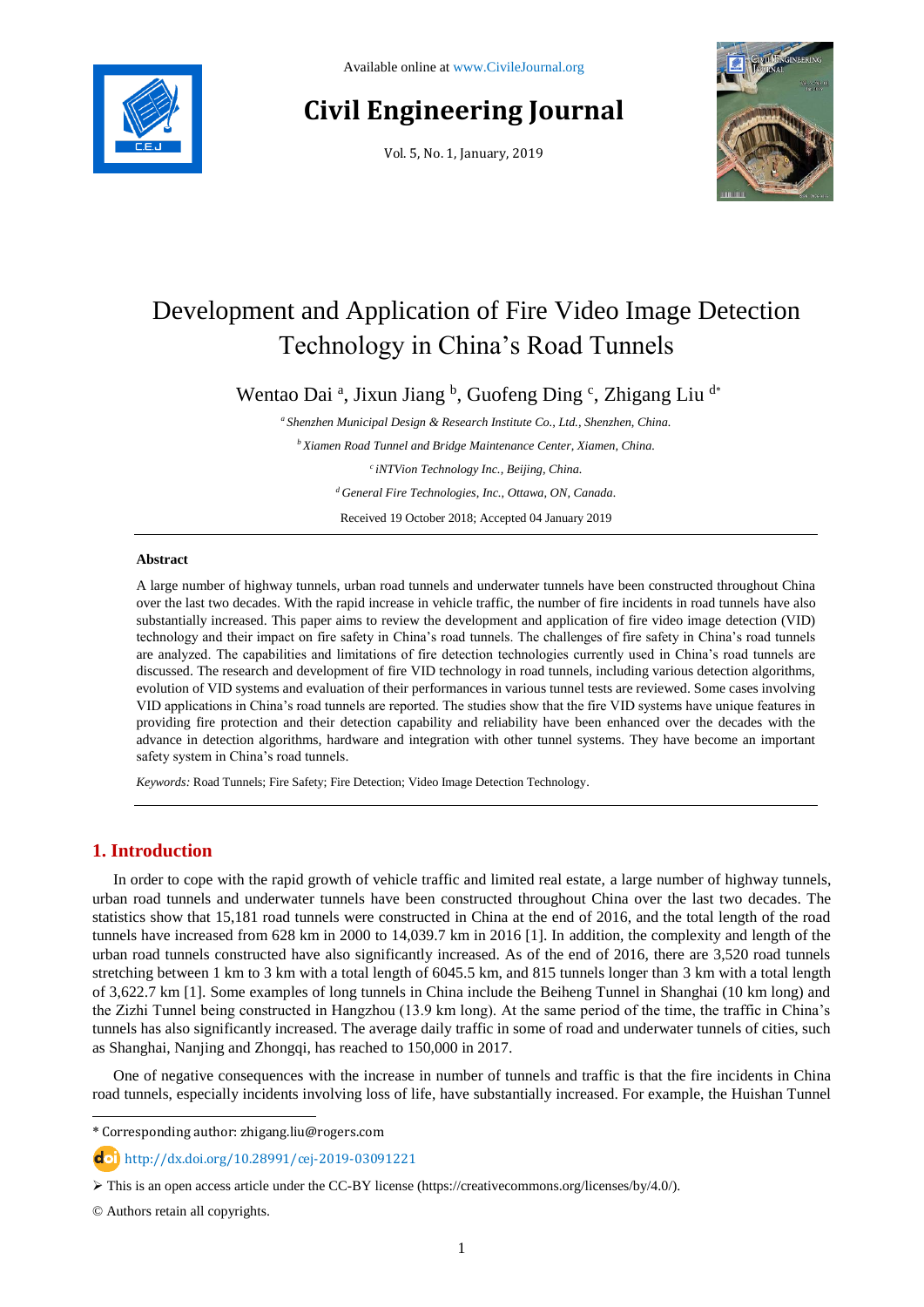incident in Wuxi resulted in 24 deaths (2010), Rock Tunnel incident in Shanxi caused 31 dead (2014) and the Tao Jiakuang Tunnel incident in Shantong had 12 deaths (2017). The data collected from research papers, incident data collecting systems, network news reports and related reports from the Chinese transportation departments show that nearly 160 cases of large and medium-sized tunnel fire incidents have occurred from 2000 to 2017 [2]. The analysis on incident data indicates that more than 16 per cent of the fire accidents in the China's road tunnels have led to casualties, and more than 24.8 per cent accidents resulted in the damages of the tunnel structure and facilities [2]. The loss of life and property caused by fire incidents in China's tunnels is higher than those in developed countries [3].

Fire detection is a key element for fire protection in road tunnels. It provides warnings of a fire incident, activates ventilation systems, fire suppression systems and emergency systems, and aids in directing evacuation and firefighting operations. Detection can make a significant difference between a manageable fire and one that gets out of control [4- 5]. There are many types of the fire detection system that are available for use in road tunnels, including linear heat detection systems, flame detectors, video image fire detection systems, smoke detection systems and spot heat detectors, etc. [5-7]. Among these technologies, the fire video image detection (VID) has been regarded as an emerging technology and demonstrated unique features in providing fire protection in tunnels. It can detect all fire types according to either flame or smoke characteristics produced from a fire. It processes multiple spectral images in real time to detect a fire at greater distances in short times, and at the same time, it can identify the location of a fire, track and monitor its growth and spread, and guide evacuation, rescue and firefighting. The fire VID systems have been widely used to provide protections for large constructions, transportation, industrial and military facilities [8-14]. Over the past ten years, VID technology has gradually been introduced in China's road tunnels, playing an important role in improving fire safety.

This paper analyzes the challenges of fire detection in China's road tunnels. The capabilities and limitations of fire detection technologies currently used in China's road tunnels are discussed. The research and application of VID technology, including various detection algorithms, evolution of VID systems from a manual one to an automatic fire detection system, distributed fire detectors and an integrated fire/traffic/security detection system in road tunnels, as well as performance of these systems in various tests are reviewed. Some cases involving VID applications in China's road tunnels are reported.

# **2. Challenges of Fire Detection in China Road Tunnels**

As required by China Standards and Codes [15], the road tunnels with the length of 1,000 m or longer must be equipped with fire detection systems. However, unlike other applications, challenges for use of fire detection systems in the tunnels are significant. The fire incidents in tunnels are attributed to increased traffic, careless driving behavior, vehicle failure, inadequate tunnel management, inadequate safety rules on vehicles, the length and complexity of the tunnels, and the specific features of tunnel infrastructure [2]. Various fire types, sizes, locations and causes could be encountered in the tunnels. The fire incidents in the China's road tunnels can be divided into three major categories: vehicle failure, vehicle traffic accidents, and other factors [2, 16, 17]. Figure 1 shows a detailed breakdown of the causes of these tunnel fire incidents, including:

- 70 per cent of fire incidents started from vehicle failure, which includes: 22 per cent from vehicle engine fires, 18 per cent from vehicle tire fires, 16 per cent from spontaneous combustion of vehicle itself, 7 per cent from vehicle loaded goods fire, and 7 per cent from electric circuit fires;
- 18 per cent of fire accidents accounted from vehicle crash;
- 12 per cent of accident fires from the unknown causes.



**Figure 1. Analysis of fire accidents in China road tunnels**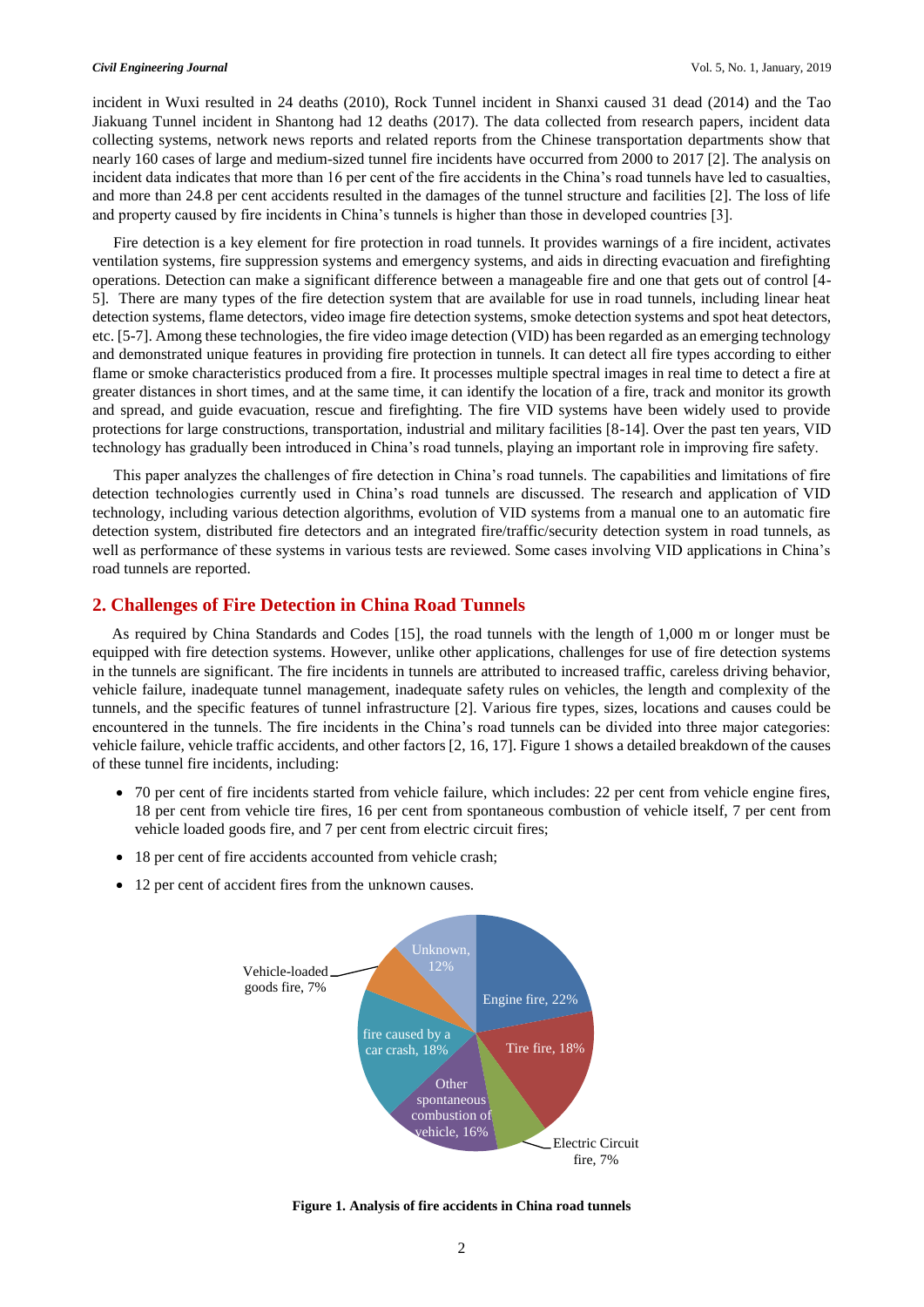The most of fires in China's road tunnel are involved in the common commute cars with heat release rate (HRR) ranging 3-5 MW, which is consistent with the tunnel fires occurred in other countries [18]. However, when heavy goods vehicles or buses with the HRR of 20-30 MW or higher are involved, the consequence of the fire accidents in tunnels are very severe. Once the incident has occurred, the fire developed and spread very quickly in the tunnel, even led to explosions of delivered goods in some accidents [16-22]. The fire incidents also produced large amounts of hot and toxic smokes. They spread very quickly and very far in narrow space of tunnels with assistance of strong winds, resulting in quick loss of visibility and exacerbating the disaster. Due to the complexity and length of the tunnels, it becomes very difficult for people to evacuate and be rescued during the accidents. The disasters in tunnels become increased in the scale with time and can last longer without effective fire control and firefighting. In addition, the traffic congestion due to accidents in tunnels can result in more disasters occurring, such as multi-vehicles crashing and/or involving fires.

Considering the difficulties in rescue and firefighting in tunnels, urban tunnels and underwater tunnels with length of 1500 m or longer in China are required to equip with automatic fire suppression system [15]. The tunnel is divided into multiple fire suppression zones, each measuring at 25 m in length. During a fire incident, the fire suppression system is activated at two adjacent zones. It is required that the fire detection system must be able to accurately identify the fire location and activate the fire suppression at the correct zones for quick fire control, and at the same time, to avoid any fault discharge during daily operation, resulting in traffic congestion in the tunnels.

The environments in road tunnels are very harsh. Exhaust fumes from vehicles in the tunnels are dirty and partly corrosive. The lighting conditions in tunnels are very complex, such as the changes of light in day and night, various tunnel light sources, various vehicle lights, light and sun reflections and shadows. There are various moving vehicles with different sizes and velocities. In addition, the tunnel has strong fluctuating air with ventilation speed ranging from 0 to 5 m/s or higher. The temperature in the tunnel can significant change in daily and by season. For example, over the last few years, the air temperatures in urban road tunnels in some southern regions of China reach over 60 degrees Celsius in summer, and drop to -10 degrees Celsius in winter, increasing the possibility of faults for vehicle and fire detection systems. It is very challenge for fire detection systems to sustain and work well in harsh tunnel environments with low nuisance alarms.

As a result, International Road Tunnel Fire Detection Research Project [23] suggested that there are generally three performance criteria for the application of a fire detection system in tunnels. The first criterion is their detection capabilities. It is expected that the fire detection systems shall be able to detect various fire types at their early stage under challenged incident conditions, and simultaneously locate the fire incident. It is also desirable that the fire detection system be able to provide fire information and communicate well with other fire protection systems regarding the spread, growth and scale of fire and smoke in the tunnels, and aid in directing evacuation and firefighting operations. The second performance criterion requires that the fire detection should be reliable and not be affected much by the location of the fire in the incidents, the emissions of pollutants from vehicles and blowing ventilation air. The third criterion is that the fire detection system should work properly in harsh tunnel environment with limited maintenance requirements and their nuisance alarm rate should be established at an acceptable level.

Maciocia reported that there are eleven detailed performance requirements on linear heat detection systems in road tunnels, including [5]:

- Detection accuracy (1-2°C for absolute temperature measurement, 0.5°C for rate-of-rise temperature measurement and  $\pm 5$ m for out of a 50 m tunnel segment);
- Detection time  $(30-60 s)$ ;
- System approval;
- System interface to other systems;
- Fault tolerance;
- Fail- and false-alarm-safe operation (no false alarm);
- Repair time;
- Tunnel washing machine;
- System life time;
- Operation cost; and
- Maintenance cost.

Some of these requirements for fire detection have been adopted in China's standards [15, 24].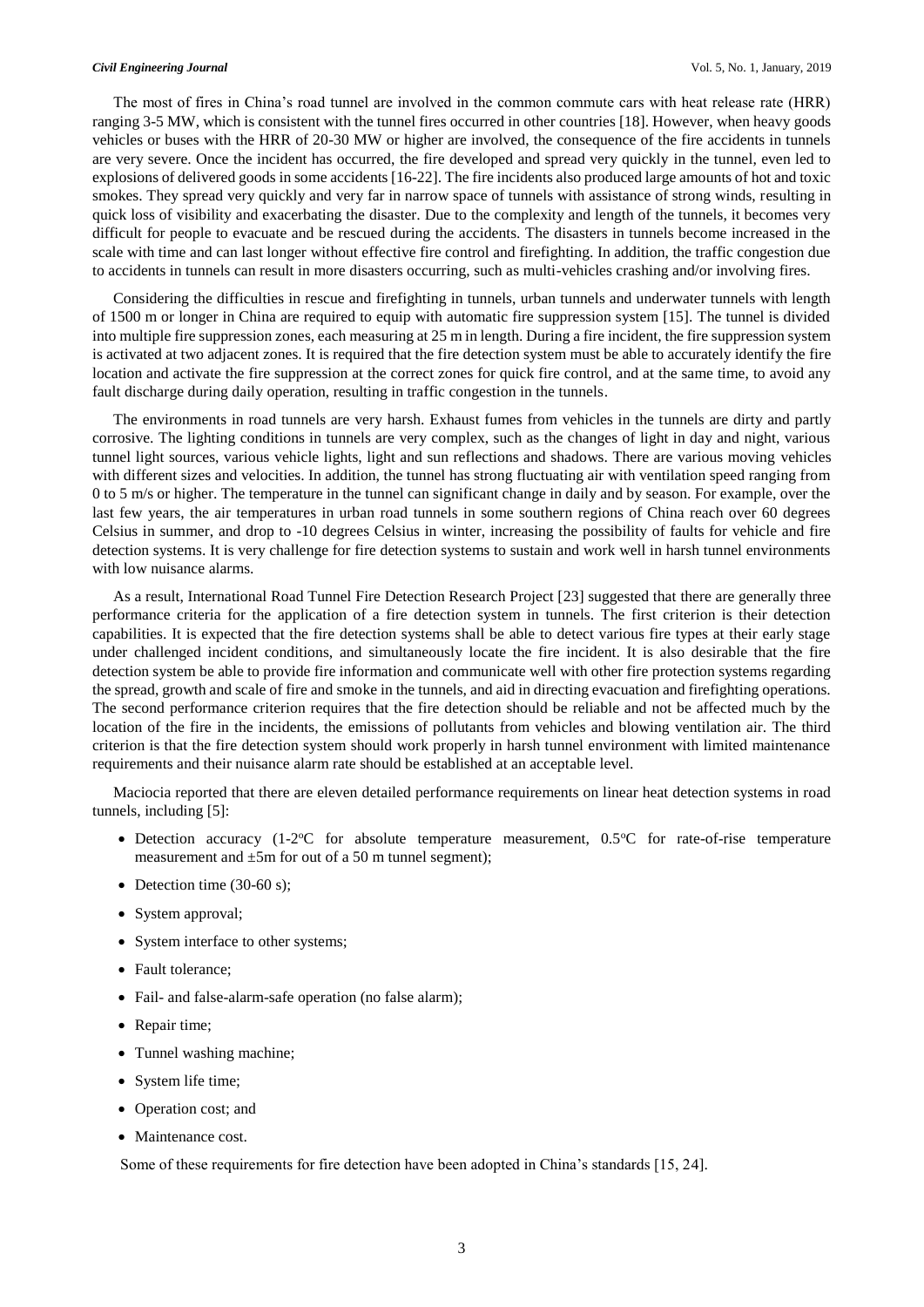# **3. Existed Fire Detection Technologies in China Road Tunnels**

Before 2010, the fire detection technologies that were mainly used in China road tunnels were linear optic fiber heat detection systems, linear fiber grating heat detection system and two-spectrum infrared (IR) flame detectors.

Both linear optic fiber and fiber grating heat detection systems respond to a fire accident based on the rate of temperature rise or pre-set alarm temperature [25-28]. Linear heat detection systems are a popular one used in the tunnels. Each sense cable of the system is required to cover two traffic lanes in the tunnels. Many researches have been conducted to study their capability and limitation in tunnel environments [29-32]. Test and operation results show that the linear heat detection systems:

- Respond to a fire at its flame stage as the temperature in the tunnel raises, which may miss early warnings of the fire, depending on the fire type. Their detection times are determined by fire type, size and location in the tunnel and could be delayed when the fire is shielded or under longitudinal airflow. One  $1m<sup>2</sup>$  of gasoline pool fire is usually used to evaluate the detection capability of the linear heat detection systems installed in China's tunnels.
- Can identify the fire location along the cable. However, the fire position identified could have a big difference from the real one as hot spot near the ceiling of the tunnel is shifted under strong wind conditions.
- Have relatively low nuisance alarms. Defective manufacturing quality in the fiber grating heat detection systems can lead to nuisance alarms.

Dual IR flame detectors respond to a fire accident by detecting the flame radiations produced from the fire [25, 33, 34]. Their maximum detection distance ranges from 40 to 50 m in the tunnels. Their performances in tunnel environments have also been substantially investigated [31, 32, 35]. Test and operation results show that flame detectors:

- Respond to a fire at its flame stage, which may miss some early warnings of the fire, depending on the fire type. Some are mainly designed for gasoline and diesel fires, not to other fire types, such as heptane fires. They do not respond to fully shielded fires, as the radiations produced are blocked. Their detection times are determined by fire type, size and location in the tunnel and are delayed when the fire is shielded or under longitudinal airflow.
- Can identify the region where the fire is located, but not the fire position in the region. Unclear or wrong information on fire location could be provided when a large fire is detected at the same time by a few flame detectors located nearby the fire source.
- Have relatively low nuisance alarms, but lens of the detectors can be easily contaminated as they face on-coming vehicles, and work in dirty, humidity and smoke-filled environments.

In addition, both linear heat and flame detection technologies can only provide limited fire information on the fire scale, growth and spread in the tunnel. As a result, these detection systems are usually required to work together with the Closed Circuit Television (CCTV) system in the tunnels.

Authority in Shanghai in 2013 investigated the functions of the fire protection systems in 13 urban road tunnels built from 2003 to 2010, in which either linear heat detection systems or IR flame detectors were equipped with [36]. It was found that some of fire detection systems did not work efficiently, some had high malfunction and nuisance alarm rates, while others could not even correctly respond to a fire incident. The successful cases for timely and correct response to vehicle fire incidents occurred in urban road tunnels in Shanghai were limited. As a result, the fire suppression systems in tunnels were not activated automatically by the detection systems but manually.

# **4. Research and Development of Fire Video Image Detection Technology**

In order to compensate for the deficiencies of the linear heat detection systems and optical flame detectors, fire video image detection (VID) technology has gradually been introduced in China's road tunnels over the past ten years. The video image system itself is an essential system used for traffic management and security protection in the tunnels. Cameras and corresponding facilities required in the video monitoring system are already standard features of road tunnels.

The original video image technology for fire detection was intended to transfer or record video images and then present them to the human for fire identification. However, with the increase in the tunnel length involving many cameras, it is hard to manage and process numerous video images on time only relying on human's justification. The automatic fire VID system is a combination of video cameras, computing, and video image analysis software [8, 25]. A typical process of an automatic VID system in fire detection includes digital image inputs from cameras, data filtering processing, background learning and modeling, physical characteristics analysis, data fusion, alarm probability calculation and output. One or multiple frames are put on the suspicious flame or/and smoke signs during detection. Pattern recognition and image processing logic are used to analyze the images on the fly. Fire alarms are issued, once the characteristics of flame and smoke are identified.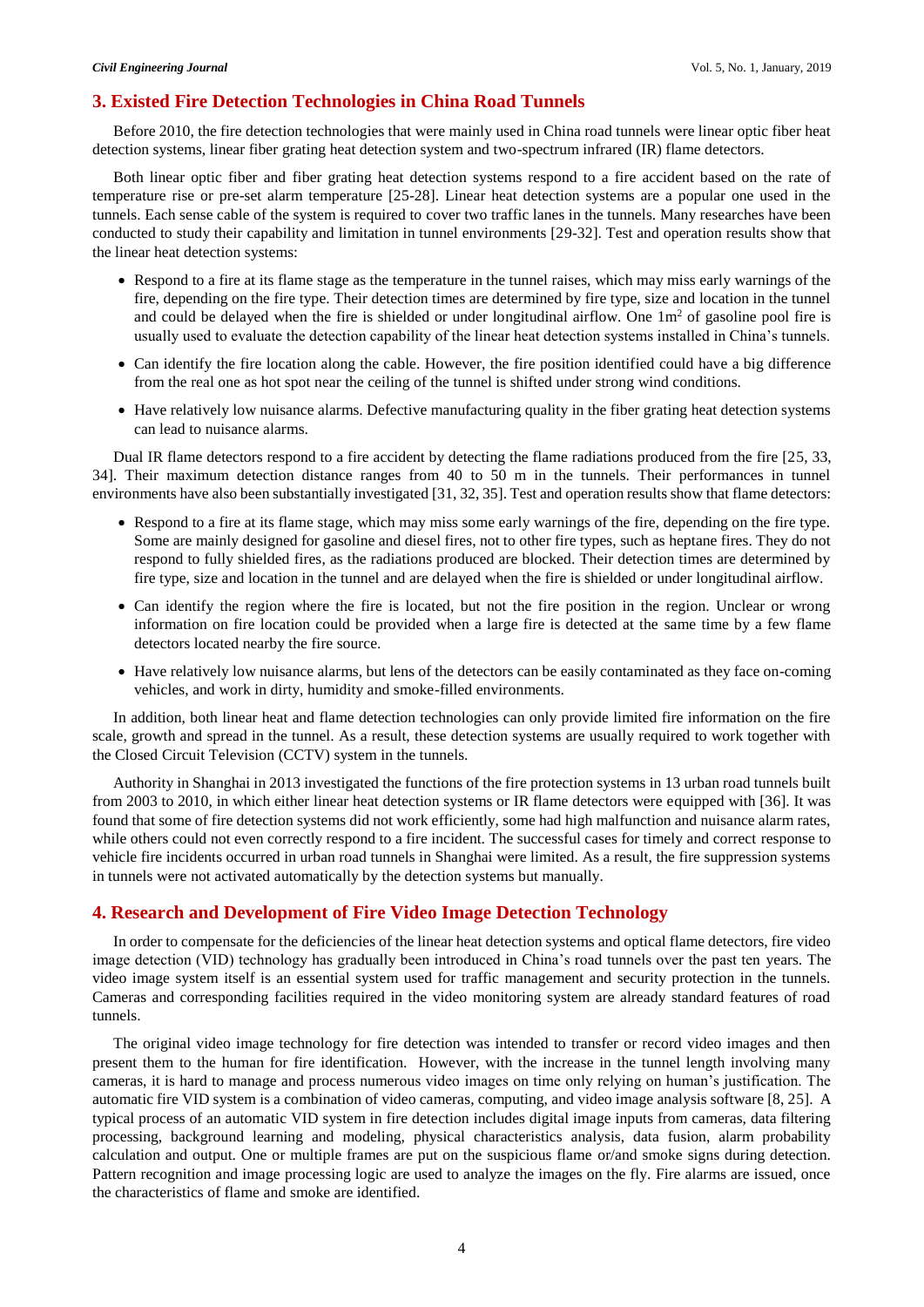There are three types of fire VID systems that are commercially available: the flame, smoke and flame/smoke VID systems [37]. Flame-based VID systems detect a fire based on the flame characteristics produced by the fire, such as flaming colour, shape, frequency, chromatic aberration and intensity. Smoke-based VID systems detect a fire mainly based on the smoke characteristics, such as smoke shape, movement, colour, and blurring. Flame/smoke-based VID systems detect all fire types, according to either the smoke or flame characteristics of the fire.

Over the last two decades, efforts have been made to study the characteristics of flame and smoke as well as nuisance sources encountered in tunnel environments, develop various flame and smoke detection algorithms, and evaluate performance of fire VID systems in lab and operational tunnels. With advance in technologies, fire VID has been evolved from an automatic fire detection system, to a distributed fire detector and an integrated fire/traffic/security detection system in road tunnels.

## **4.1. Fire Detection Algorithms**

Color information of the fire was used for fire detection in the early studies of VID system. Chen et al. [38] used raw R, G and B color information and developed a set of rules to classify the fire pixels. Noda et al. [39] analyzed the relationship between temperature and RGB pixel channels and used gray level histogram features to recognize fires. Phillips et al. [40] used the Gaussian-smoothed color histogram to generate a color lookup table of flame pixel and to identify the fire pixel based on temporal variation of pixel values. Celik et al. [41] developed a statistical color-model in video sequences. However, the fire pixels cannot be segmented well from other objects that have the similar color distribution as fire. This could lead to high rate of false alarms. In order to enhance the reliability for fire detection, various flame detection algorithms based on the features of not only the flame color, but also their patterns, motions, flicker and edge blurring were proposed. For example, the flame detection algorithm proposed by Rong et al. [42] included a generic color model, the geometrical independent component analysis model, the cumulative geometrical independent component analysis model and BP neural network based on multi-features of the flame patterns. Celik's detection algorithm was consisted of a flame color modeling and motion detection [43]. The clues used in Toreyin et al.'s fire detection algorithm [44] included flame ordinary motion and color, flame and fire flicker, quasi-periodic behavior in flame boundaries, color variations in flame regions, and irregularity of the boundary of fire-colored regions. Xuan et al. [45] divided their flame detection algorithm into four stages: (1) an adaptive Gaussian mixture model to detect flame moving regions; (2) a fuzzy c-means (FCM) algorithm to segment the candidate fire regions from these moving regions based on fire color; (3) special parameters extracted based on the flame temporal and spatial characteristics; and (4) a support vector machine to distinguish the fire from non-fire. The studies conducted by Wong and Fong indicated that the Otsu multi-threshold algorithm integrated with Rayleigh distribution analysis (modified segmentation algorithm) can be used to produce clear flame only images, while the Nearest Neighbour algorithm can be used to detect flame and non-flame images [46].

The visual characteristics of smoke are less trenchancy and more complicated in comparison to the flame. Yuan developed an accumulated model with block motion orientation for smoke detection [47, 48]. Ko et al. [49] used both motion detection and color information of the smoke for fire detection. In order to distinguish smoke from mist, Wei et al. [50] used a multi-spectral image system to obtain image sequence in specific spectral range of the smoke and mist. Millan-Garcia et al. [51] proposed a smoke detection algorithm in which the motion and color of the smoke are analyzed, the isolated blocks are eliminated through morphologic operations and non-smoke regions are discarded based on the expansion property of the smoke with time. Muhammed et al. proposed an early fire detection method for both indoor and outdoor fires by using convolutional neural networks that had five convolutional layers, three pooling layers and three fully connected layers [52].

For application of fire VID technology in road tunnels, Wieser and Brupbacher [9] proposed a smoke detection algorithm. Their approach was based on a loss of contrast in the imaged caused by the presence of smoke. For simplicity, they only considered the luminance contrast in their algorithm. They conducted fire tests at the test tunnel Hagerbach with heat release rate up to 5 MW and wind speed between 0.5 and 5 m/s, calibrated the smoke in a smoke box, and conducted alarm tests with large scale tunnel fires in the road tunnel "Schonberg", as well as environmental tests in Gubrist tunnel. They reported that the algorithm was quick to detect smoke, and at the same time immune to false alarms during a short period of operation in tunnels.

Jamee, etc. investigated the use of video image processing for early fire detection in tunnels in their European UPTUN program [53]. They conducted a literature review on the algorithms used for fire detection in tunnels. The performance of two commercial and one academic VID systems was evaluated. It was found that tens of false alarms from these systems were produced in less than a week due to traffic queues, reflections of the sue on the entrance of the tunnel. They studied the characteristics of flame and tunnel light sources. The fire detections in static images with segmentation techniques, and shape and contour analysis techniques were analyzed. Their research results suggested that these image processing techniques are not sufficient for fire VID in harsh environments. They further considered the time-dependent behavior of fire objects, and developed tracking and track-based algorithms. No smoke detection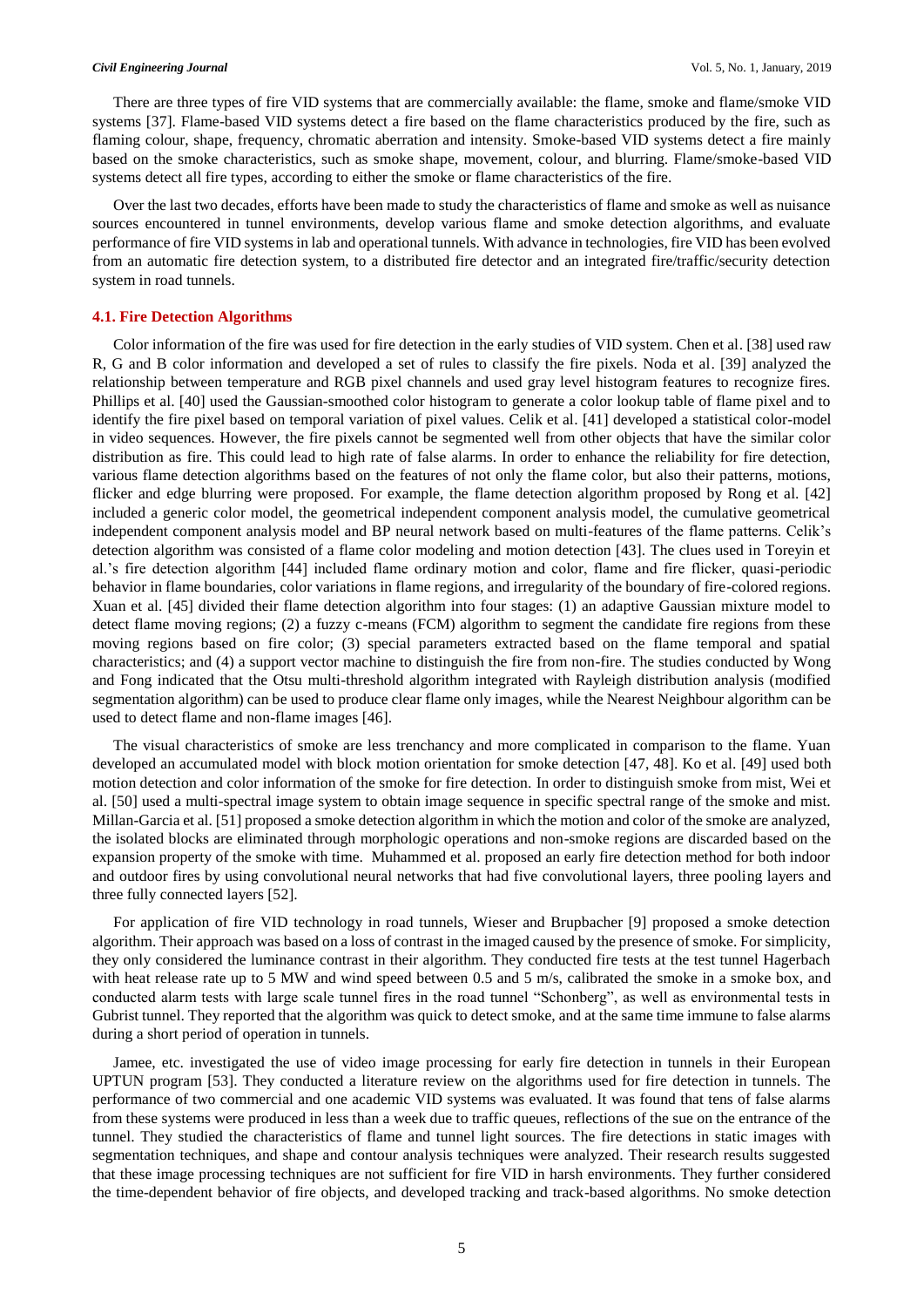algorithm was studied in their program.

Neural network is also used to determine presence of the flame and smoke in the fire VID algorithm. Ono et al proposed a method to use neural network to analyze the video images for flame detection in road tunnels [54]. The flame images were taken from the dynamic image, and the estimated flame zone was extracted by the labelling method. After standardizing the flame zone by expansion and reduction, quantiles of its histogram and area were calculated as feature parameters of flame. The fire was finally judged by the hierarchical type neural network (one input layer, one middle class and one output layer) with the feature parameters (color and area information) as input elements. The flow chart of their image processing is shown in Figure 2. Their test results showed that the vehicle fire in tunnels was detectable by application of the neural network.

Yu et al proposed a method by using a back-propagation neural network for smoke detection [55]. The color and motion features of the smoke are used as input elements for the neural network in their algorithm. The neural network was trained to determine the presence of the smoke. Experimental results showed that the proposed approach was able to distinguish the smoke from non-smoke videos, and its accuracy was depended on the selected statistical values for training of the neural network.



**Figure 2. The flow chart of image processing proposed by Ono et al. [54]**

In order to reduce the false alarm rate and make the detection more reliable in road tunnels, Han and Lee developed a flame and smoke detection method [56]. Their detection algorithm consisted of two internal algorithms: Flame and Smoke Detection Algorithm. Various tunnel and vehicle lights and non-smoke region were eliminated first, and then the identified flame and smoke regions were extracted in their algorithm, as shown in Figure 3. The performance of the proposed fire detection method was evaluated in the lab, and the flame and smoke regions were exactly detected, but no test results in operational tunnels were provided.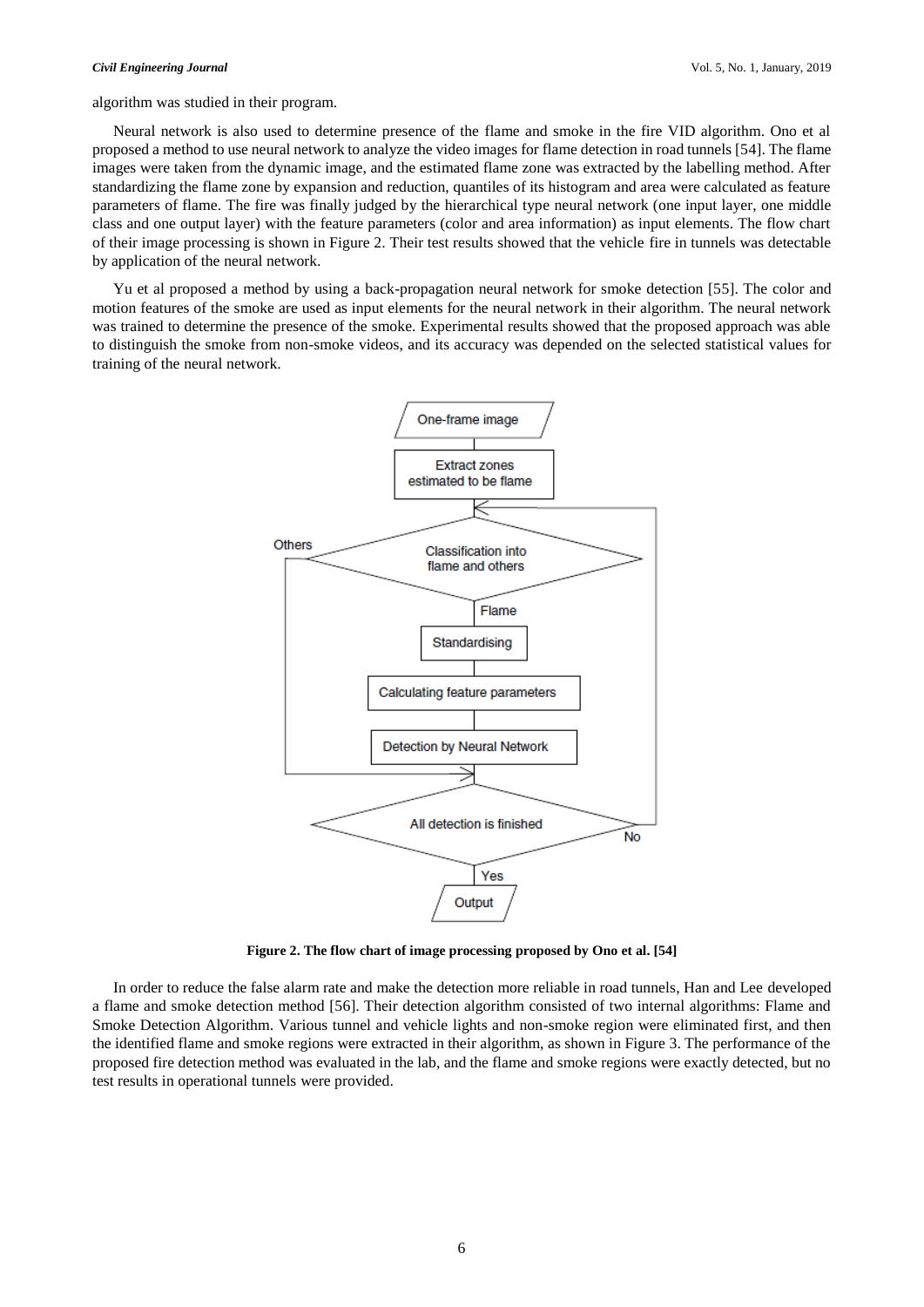

**Figure 3. VID algorithm proposed by Han and Lee [56]**

Both smoke and flame are generated during most of fire incidents. Yu, Mei and Zhang proposed a real-time detection algorithm to improve the detection reliability by detecting both flame and smoke at the same time [57]. In addition to using color features, the dynamic features of the fire, such as turbulent movements, changeable shapes, growing rate and oscillation, were considered in their algorithm. The fire detection was processed into four major phases: 1) moving pixels and regions were extracted from the image using frame differential method; 2) two color models were used to find flame and smoke candidate regions; 3) foreground accumulation images were built of both flame and smoke; 4) motion features of flame and smoke were calculated based on block image processing and optical flow technique. Their detection method was tested in various conditions, including in tunnel environment, demonstrating good reliability as the features of both flame and smoke were processed and detected.

# **4.2. Evolution of Fire VID Technology**

The fire VID system designed for flame and smoke detection is the first system that was introduced for use in the tunnel environments. It is consisted of a few of video cameras, a computer unit with video analysis software and display monitors. The cameras up to 8 sets are together connected to the computer unit in which video images from cameras are processed and analyzed using alarm algorithm (Figure 4).



**Figure 4. Schematic of a fire VID system**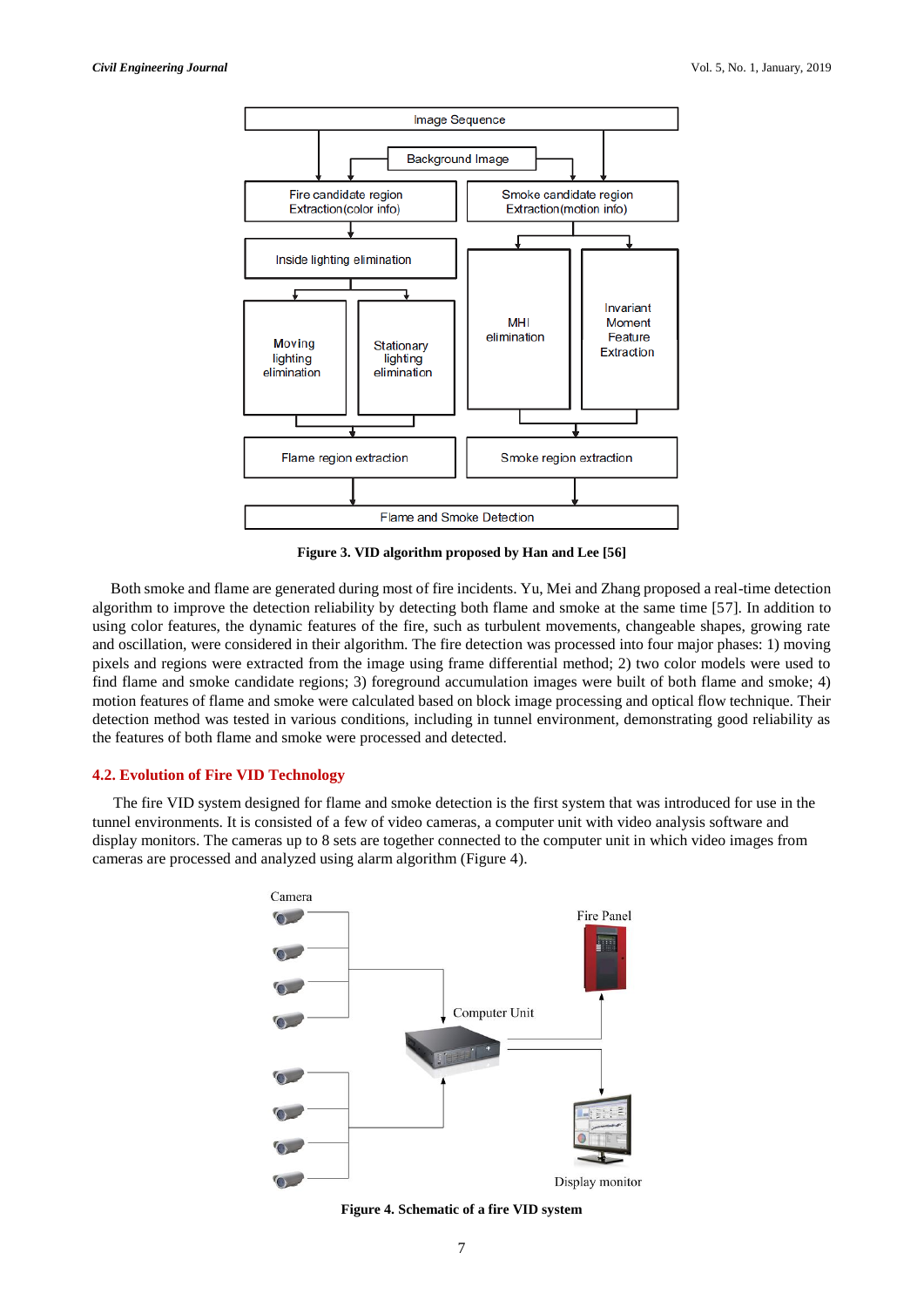### *Civil Engineering Journal* Vol. 5, No. 1, January, 2019

The fire VID systems are mainly used in short tunnels involving a limited number of cameras. They are not suited for long tunnels equipped with many cameras due to the difficulty in the process and management. It is difficult for the system to provide information on the fire position in a monitoring region. In addition, there are also concerns on the reliability of the system. Since the cameras are connected and processed in one computer unit, any malfunction of the computer unit would lead to failure of the system.

With advance in digital camera and computer technologies, the distributed fire VID detector has been developed and widely used over the last ten years [14, 58, 59]. It is an independent fire detector in which both the video processing and alarm algorithm execution are performed at the detector. The detectors are directly connected to display monitors or to control panels for providing fire protection. They are easily manageable, more reliable and flexible to use in comparison with the fire VID system.

High quality cameras used in the VID detectors provide high definition images. Some of distributed VID detectors are equipped with two cameras, one regular and one IR camera, as well as an IR light source, as shown in Figure 5 [14]. With both color/black and IR images, more information on the fire source is provided, and the characteristics of the flame and smoke are also more clear, sharp, and distinguishable from the background during image processing. They can reduce nuisance alarms caused from lightings, sunlight and moving vehicle lights in tunnels, and enhance the capability to detect fires inside and underneath the vehicle. The detector with the IR light source is able to work at dark to detect smokes.



**Figure 5. Photo of a distributed fire VID detector [14]**

The VID detectors equipped with two cameras are also able to accurately provide information on the fire position in monitoring zones. It is determined according to the location of the flame, not the spread of smoke in the tunnel. As shown in Figure 6, the distance between flame source and the detector is calculated based on the principle of binocular stereo vision [60], where *P* is fire source,  $O_l$  and  $O_r$  are left and right cameras of the detector, *T* is the distance between the camera, and *Z* is the distance to the detector from fire source. This is an important feature for the fire detection system to correctly activate local ventilation and fire suppression systems for fire protection and to provide guidance for the evacuation from the tunnel during a fire incident.



**Figure 6. Schematic for identification of a fire position in the tunnel in a VID detector with two cameras**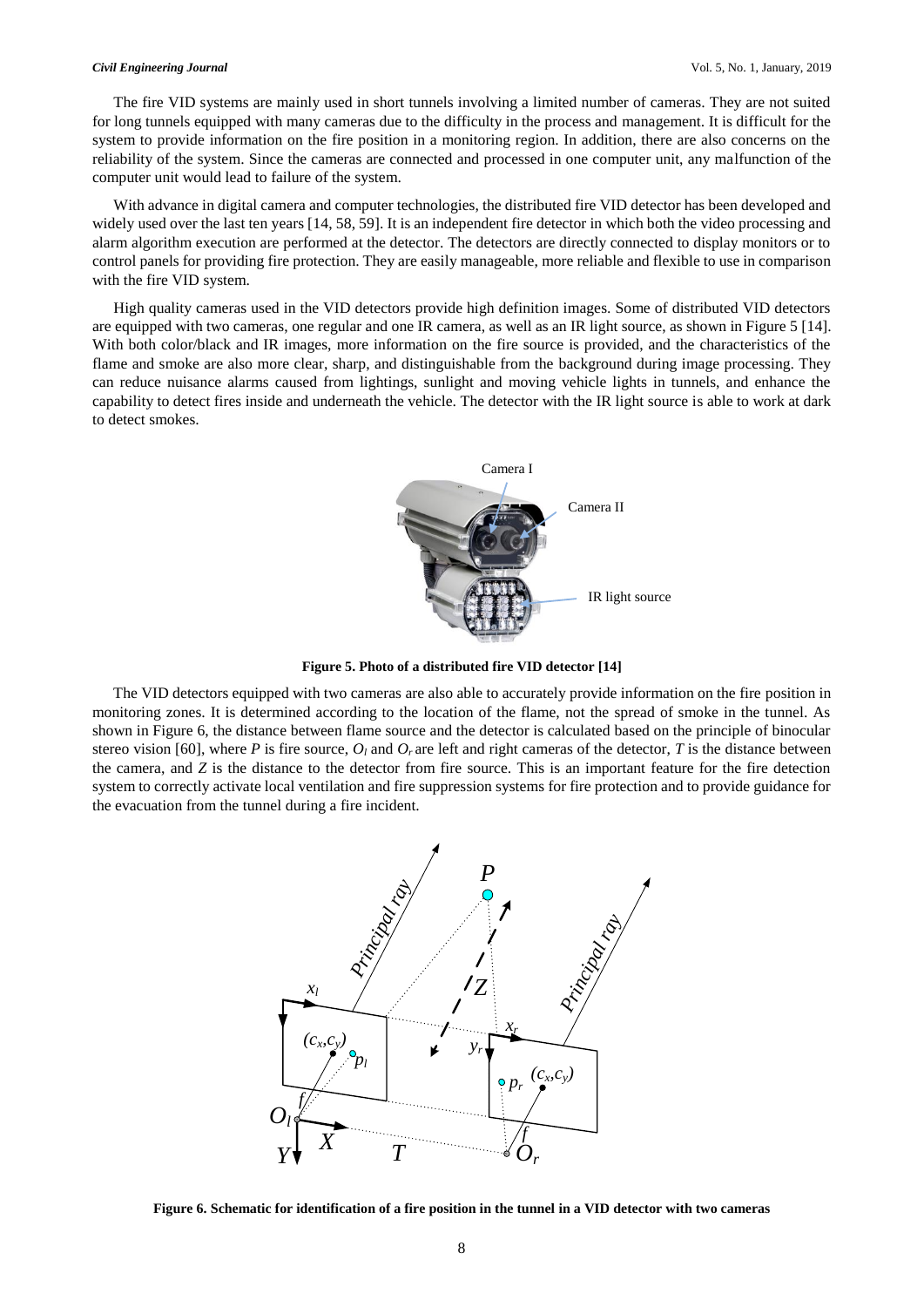Currently the fire detection system, traffic management system, and security protection system are usually three independent systems in the tunnels. There is limited communication among these systems. However, many fire incidents in tunnels are initiated from security or traffic incidents due to vehicle fault or crash, bad driving behavior, inadequate rule on vehicles. Limited communication among these systems could lead to delay for providing early fire alarms and protection, resulting in the failure in preventing the loss of life and property from the fires in tunnels. Efforts are being made to combine three independent fire detection, traffic management and security protection systems into one system [61]. As shown in Figure 7, one kind of such integrated system used in China's tunnels is that the distributed VID detectors are used to monitor traffic, security and fire incidents at the same time. The VID detector still directly functions as fire detection and is connected to the fire protection system, while images associated with traffic and security incidents that are provided by the VID detector are processed at a traffic/security analyses and manage unit. The information on traffic, security and fire incident is shared, and communicated and managed together in the system. Once an incident occurs, the integrated VID system can efficiently respond to it, and prompt early fire warning through monitoring and tracing traffic and security accidents. The integrated system can also largely reduce the costs of tunnel facilities and their maintenance. With further advance in technologies, information on the traffic, security as well as fire detection can be analysed and processed at the VID detector.



**Figure 7. Schematic of an integrated fire/traffic/security VID system**

### **4.3. Evaluation of Performances of VID Systems in Tunnels**

International Road Tunnel Fire Detection Research Project developed a test protocol to evaluate the performance of fire detection systems for use in road tunnels in a two-year international research project [7]. The fire scenarios selected are those common and challenged ones encountered in tunnel fire incidents, including:

- Pool fires located inside, underneath and behind vehicles with HRR up to 3.5 MW;
- Stationary passenger vehicle fires with HRR up to 2 MW; and
- Moving vehicle fires with HRR up to 150 kW.

The longitudinal wind speed in the tests are ranged from 0 to 3 m/s. It is also required that fire detection systems are installed and operated in an operational road tunnel for one year.

The capability and limitation of two fire VID systems together with other detection technologies were evaluated in NRC research program [31, 32, 62-65]. Full-scale fire tests were conducted in a laboratory tunnel in Ottawa and in the Carré-Viger tunnel in Montreal, Canada (Figure 8). The reliabilities of these detection systems, including the nuisance alarms and maintenance requirements in smoky, dirty and humid tunnel environments, were investigated in the Lincoln Tunnel in New York City for one year (Figure 9).



**Figure 8. Fire tests in the Carré-Viger tunnel in Montreal, Canada [32]**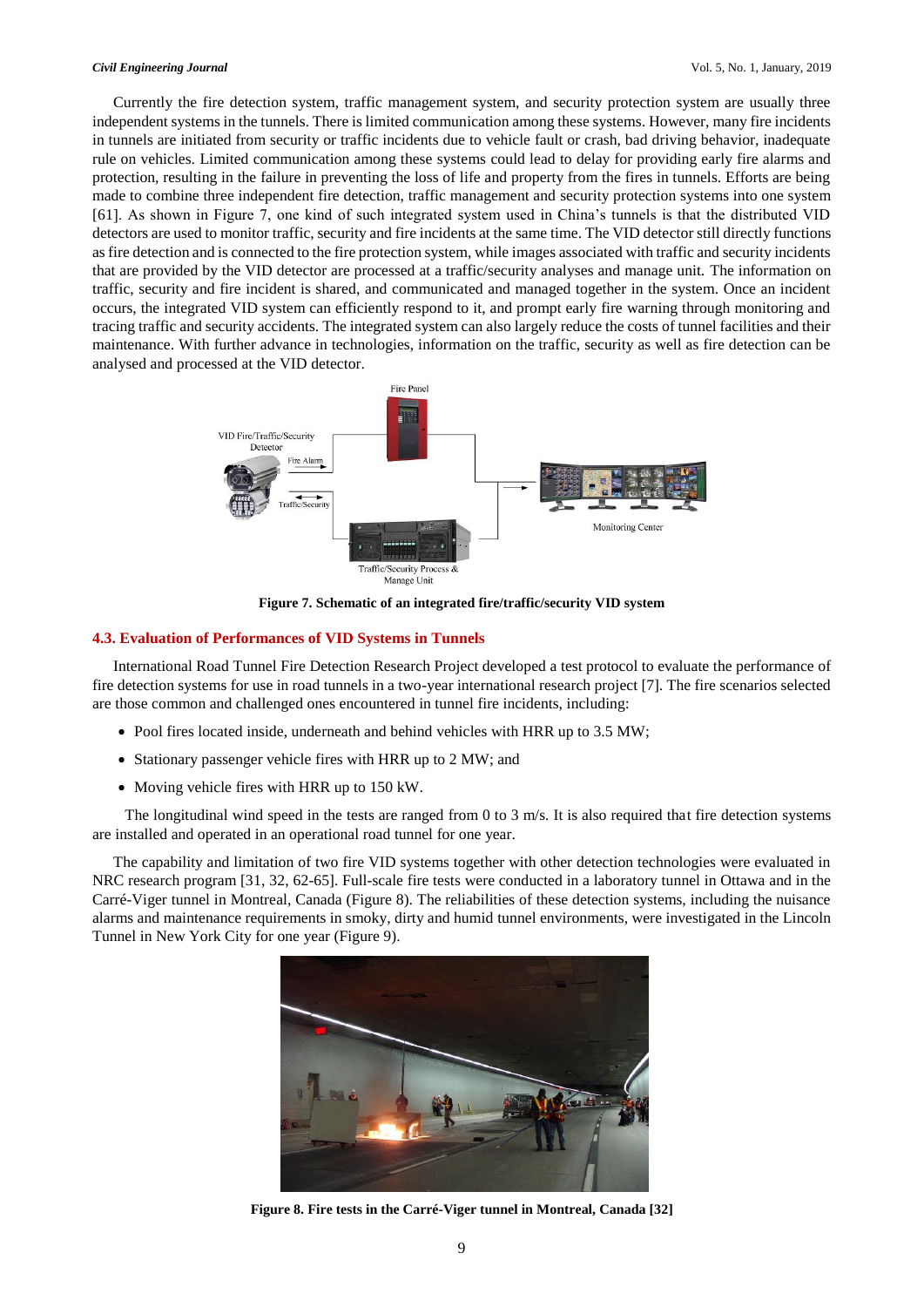

**Figure 9. Environmental tests in the Lincoln tunnel in New York, USA [65]** 

The extensive research showed that unlike other types of fire detection technologies, the fire VID systems could respond to a fire at its smoldering stage for early fire alarm, detect all fire types according to either flame or smoke characteristics produced, but they had no response to the moving fires at the speed of 20 km/hour in the tests. The impact of obstacles and winds on the performance of the fire VID fire system was limited. The fire tests also showed that the effect of smoke on the visibility of the cameras was determined by the fire scale, ventilation conditions, camera location and geometry size of the tunnels. The fire VID system could provide valuable and real-time fire information on fire location, growth and spread. Environmental tests in the tunnel showed that during operation, the fire VID systems had substantial nuisance alarms caused by some traffic lights, such as flashing lights on service/utility vehicles, or weather conditions causing fouling of camera window, or the reflection of sunlight into the tunnel entrance [65].

 The performances of fire VID detectors and integrated fire/traffic/security VID systems in fires and tunnel environments were substantially investigated in a number of China road tunnels, including a mock-up of Shanghai Yangzi River Road Tunnel [59], a laboratory tunnel in Zhangzhou, Fujian [66], operating Xianyue Mountain road tunnel in Xiamen [58] and Zhongnan Mountain road tunnel in Shanxi [68]. The fire scenarios and test protocols used in these tests were similar to those developed by National Research Council Canada (NRC) in the NFPA tunnel research project [7], but the detection distances from fire VID detectors to fire sources ranged from 45 to 210 m in the tests, which was much longer than those in NRC tests. The speed of longitudinal wind in the tests was up to 5.5 m/s. In addition, more fire tests simulating the smoldering fires occurred in the vehicles were conducted (Figure 10). The effect of harsh tunnel environments and nuisance sources on the capability of the VID detectors and integrated VID systems were investigated, including contaminated cameras, flashing lights on the service/utility vehicles, headlights, brake lights and reflection of traffic lights on the tunnel wall. The tests for traffic and security management included inverse driving, careless driving behavior, congestion management, fallen or left objects from vehicles, abnormal pedestrian behavior, etc.



**Figure 10. Smoke fire tests in Xianyue Mountain road tunnel in Xiamen [67]** 

The test results from the more than 100 fire tests conducted in laboratory and operating tunnels in China demonstrated that performances of the fire VID detectors in detecting all fire types and providing early fire warnings were similar to those in NRC research project. With the advance in technologies, however, newly developed fire VID detectors had much longer detection distance than previous ones. They detected a  $0.4\text{m}^2$  of gasoline pool fire under 5.5 m/s of wind speed at 31 s from 125 m of the distance [67]. They were able to accurately identify fire locations in its detection region without position shift. This is an important feature of fire detection for correctly activating the fire suppression system,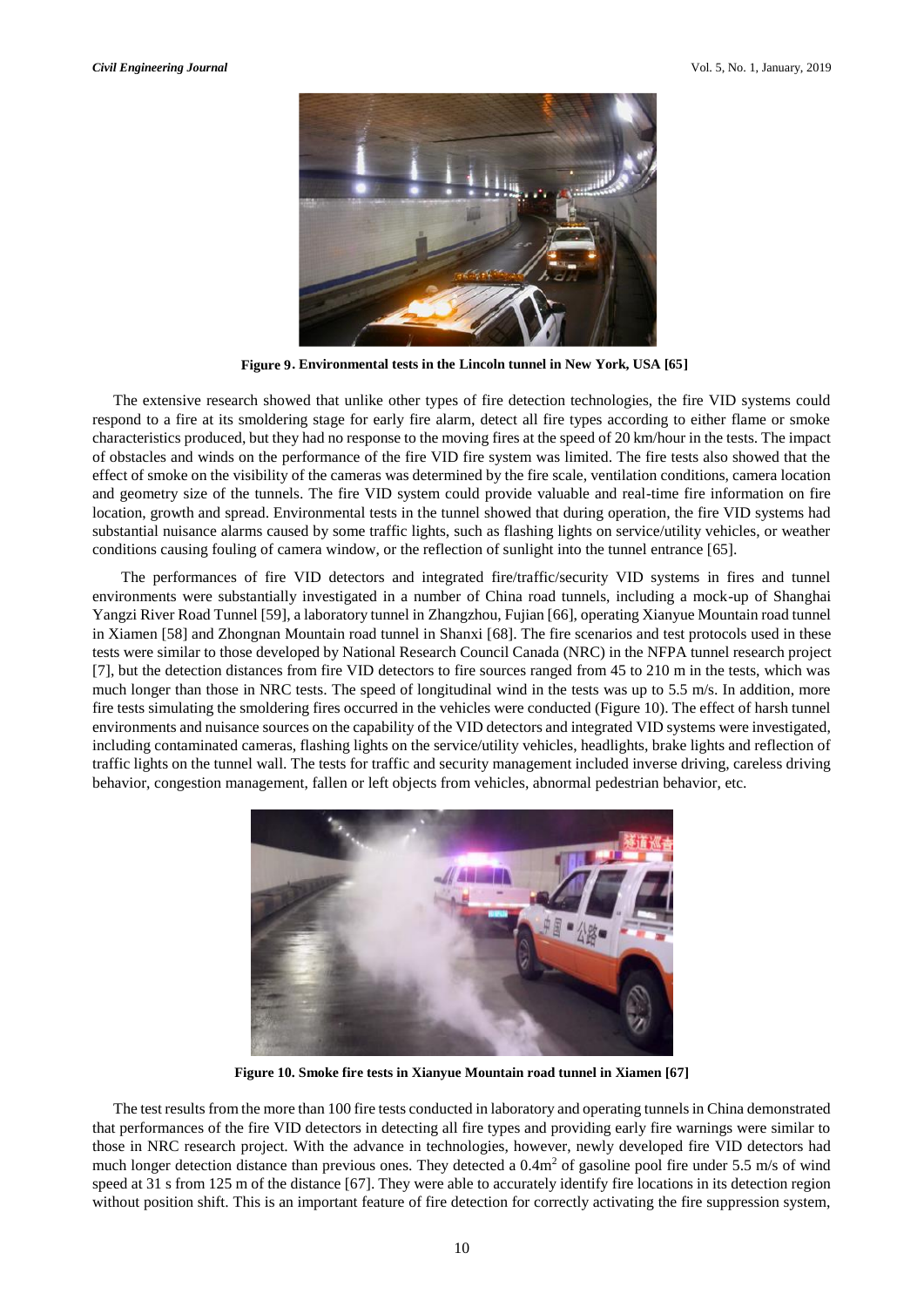as the detection region of a fire VID detector covers a number of fire suppression zones. The detection times of fire VID detectors generally increase with an increase in detection distance and wind speed.

Environmental tests in the tunnels showed that the effect of contaminated camera windows on the response of the fire VID detectors to the flaming fires was limited, but they did make the detectors being more difficult to respond to smoke. With an adjustment of detection view and location of the detectors as well as update of alarm algorithm on the traffic lights, the number of nuisance alarms were reduced.

Test results on traffic management also showed that the integrated fire/traffic/security VID systems were able to calculate the number of moving vehicles and monitor vehicle congestion. It could recognize inverse driving and stopped vehicles and identify suspicious fallen or left objects from vehicles (Figure 11). It was also able to provide information on drivers and pedestrians, automatically track their movement, and prevent them from entering into prohibited areas (Figure 12). The system could immediately notify monitoring personnel for traffic accidents, any abnormal traffic and human behavior, and trespassing and/intrusion [66, 67].



**Figure 11. Test of integrated VID system on incident identification and left object from a vehicle in Xianyue Mountain road tunnel in Xiamen**



**Figure 12. Test of integrated VID system on pedestrian behaviour in Xianyue Mountain road tunnel in Xiamen**

# **5. Cases on Applications of Fire VID Technology in China Road Tunnels**

Information obtained from the extensive fire and environmental tests has assisted at optimizing technical specifications, performance criteria, guidelines and installation requirements of fire VID technologies for tunnel applications. The studies have also been used to update NFPA 502, Standard for Road Tunnels, Bridges, and Other Limited Access Highways [68] and a number of China's Standards, including China's National Standard "Design Specifications of Automatic Fire Alarm System" GB50116-2013, China Industry Standard "Highway Tunnel Design Code" JTGD70-2014 as well as China's National Standard "Technical Specifications for Fire Protection in Road Tunnels" that will be implemented in 2018 [15, 24, 70].

With understanding of the fire VID technology as well as the recognitions from the end users and fire safety authorities, fire VID detectors and their combinations with other types of detection system have been gradually introduced to provide fire detection in the urban road tunnels, two-way long highway tunnels and underwater tunnels in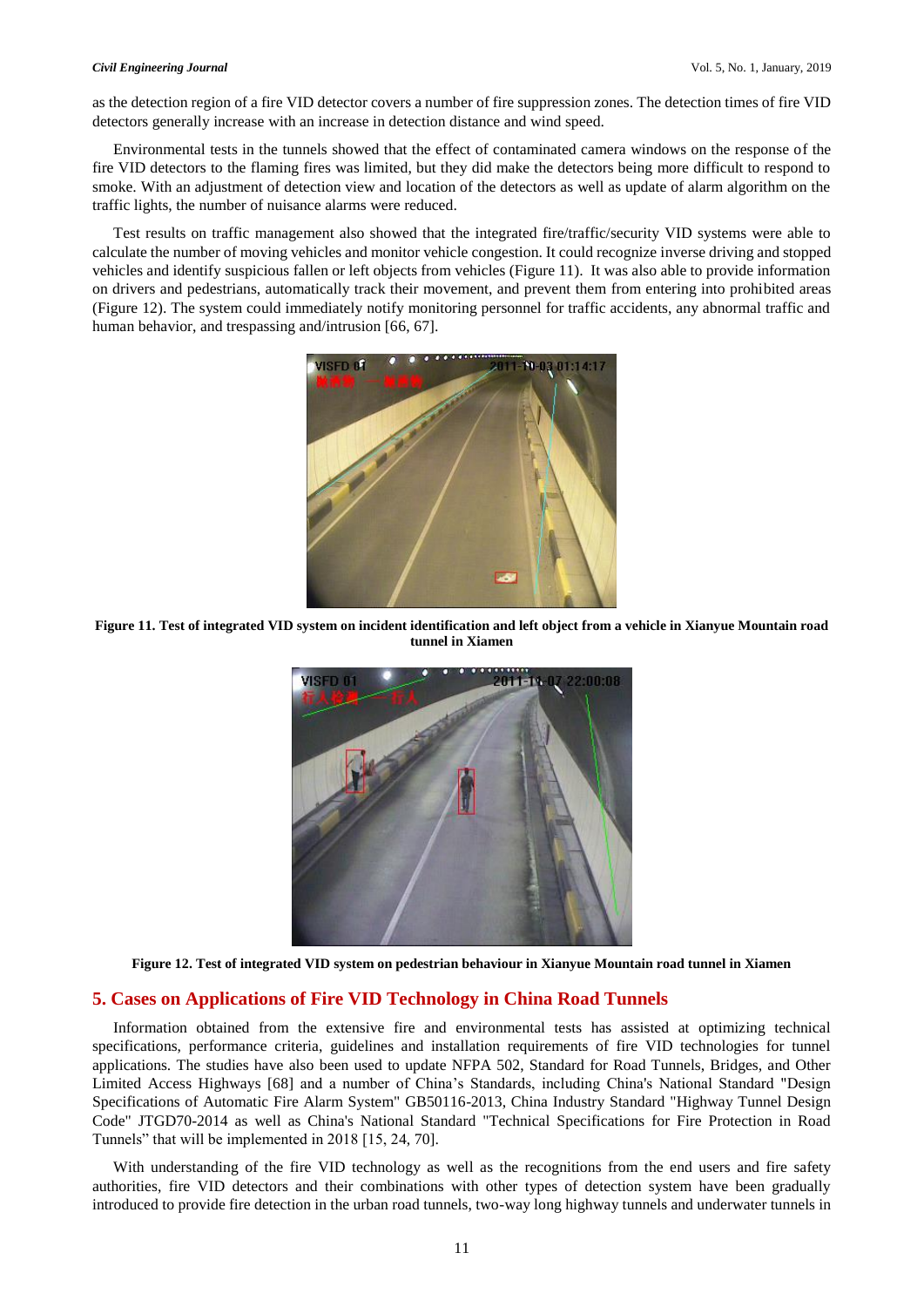# *Civil Engineering Journal* Vol. 5, No. 1, January, 2019

China. More than 30 Chinese road tunnels are equipped with fire VID detectors and integrated fire/traffic/security VID systems over the last few years and more tunnels are being planned to install.

One recent application of the distributed fire VID detectors is in the Honggu Tunnel in Nanchang, Jiangxi. It is the largest immersed tunnel among country's underwater tunnels. The length of the tunnel is 2650 m for Northern line and 2665 m for the southern line. Its cross section is 30 m in width and 8.3 m in height. Its fire detection system is consisted of the fire VID detectors and a linear fiber grating heat detection system. The fire VID detectors are installed at 4.5 to 5.2 m high from the ground and the distance between detectors is 40 to 100 m far, depending on the geometry of the tunnel. A total of 88 detectors are used in the tunnel. The layout of each fire VID detector is coordinated with corresponding fire suppression zone. During a fire incident, the fire location and activation of the fire suppression system are determined by the VID detectors according to the flame detected, not by smoke detected, avoiding any fault discharge. The detectors provide information on not only the spread range and scale of the fire and smoke, but also the distance between the fire location and tunnel outlets for evacuation, rescue and firefighting. The detectors are regularly cleaned and maintained. Figure 13 is the displays of fire VID detectors in the Honggu Tunnel.



**Figure 13. Display of fire VID detectors at Honggu Tunnel in Nanchang, Jiangxi**

One example for application of the integrated fire/traffic/security VID detection systems in urban tunnels is Xianyue Mountain Tunnel in Xiamen that was operated in 2012 year. It is a two-way tunnel with the length at 1071.78 m for the east tunnel, and at 1095.89 m for the west tunnel. The cross section of each tunnel is 9.25 m wide and 6.7m high. The integrated VID detection system is consisted of eighteen distributed fire VID detectors, one traffic management and accident identification unit, and one central monitor and display system. The distributed VID detectors are used to monitor traffic, security and fire incidents. They are installed at 4.7 m high from the ground and the distance between detectors is 100 to 125 m far, depending on the geometry of the tunnel. Figure 14 is the schematic of the integrated VID system used in the Xianyue Mountain Tunnel. The integrated system has been running smoothly since 2012. As a result, four other urban tunnels in Xiamen are also equipped with the integrated VID detection systems and more installations are being planned.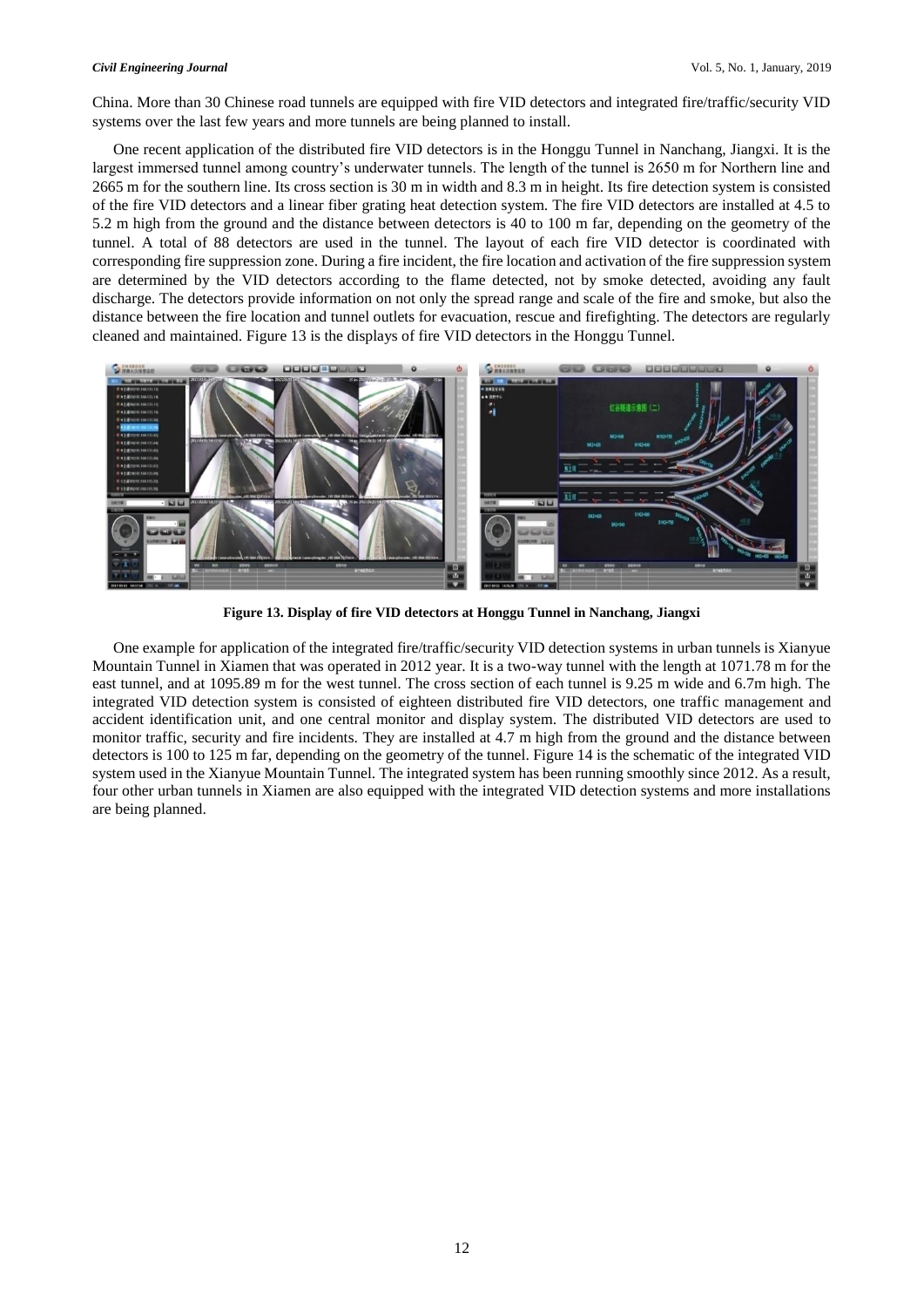

**Figure 14. Schematic of integrated fire/traffic/security VID system at Xianyue Mountain tunnel in Xiamen, Fujian**

# **6. Conclusion**

China is facing significant challenges of fire safety in road tunnels due to large increase in traffic and the number of urban, underwater and highway mountain tunnels built on its roads. Fire detection is a key element for fire protection in road tunnels, which can make a significant difference between a manageable fire and one that gets out-of-control.

Fire VID technology is regarded as an emerging fire detection technology and has demonstrated unique capabilities in detecting all fire types based on either flame or/and smoke produced at their early stage. They can detect a fire at a long distance, and provide real-time images and information on fire growth, spread and scale to provide guidance for evacuation, rescue and firefighting.

The VID detectors that are equipped with regular and IR cameras are able to enhance their detection capability and reduce nuisance alarms caused from lightings, sunlight and moving vehicle lights in tunnels, as the characteristics of the flame and smoke captured are more clear, sharp, and distinguishable from the background during image processing. The VID detectors with two cameras can also locate a fire position in monitoring zones for activating local ventilation and fire suppression systems.

One major concern on the usage of fire VID technology is its reliability and the number of nuisance alarms produced in harsh road tunnel environments. Various fire detection algorithms considering the characteristics of smoke, flame as well as nuisance sources have been proposed. The neural network is also used to determine presence of the flame and smoke in the detection algorithms. The reliability of the VID systems in tunnel environments have been improved over the years and will be further enhanced with understanding of characteristics of fires and nuisance sources, and advance in artificial intelligence.

The fire VID technology has evolved from a manual to automatic VID system, distributed VID detectors as well as integrated fire/traffic/security VID systems over the last decades. The evolution in VID technology has enhanced its detection capability and reliability. It also reduces the costs of tunnel facilities and their maintenance. The integration of fire detection with traffic manage and security in road tunnel is still a developing system. With further advance in electronic technologies, information on the traffic, security as well as fire detection will be able to be analyzed and processed at a distributed VID detector.

The test protocol for evaluating the performance of fire detection systems in the road tunnels was developed. Extensive fire and environmental tests on various fire detection systems, including VID systems have been conducted. These tests are very important for understanding of the performance of VID systems and for optimizing their technical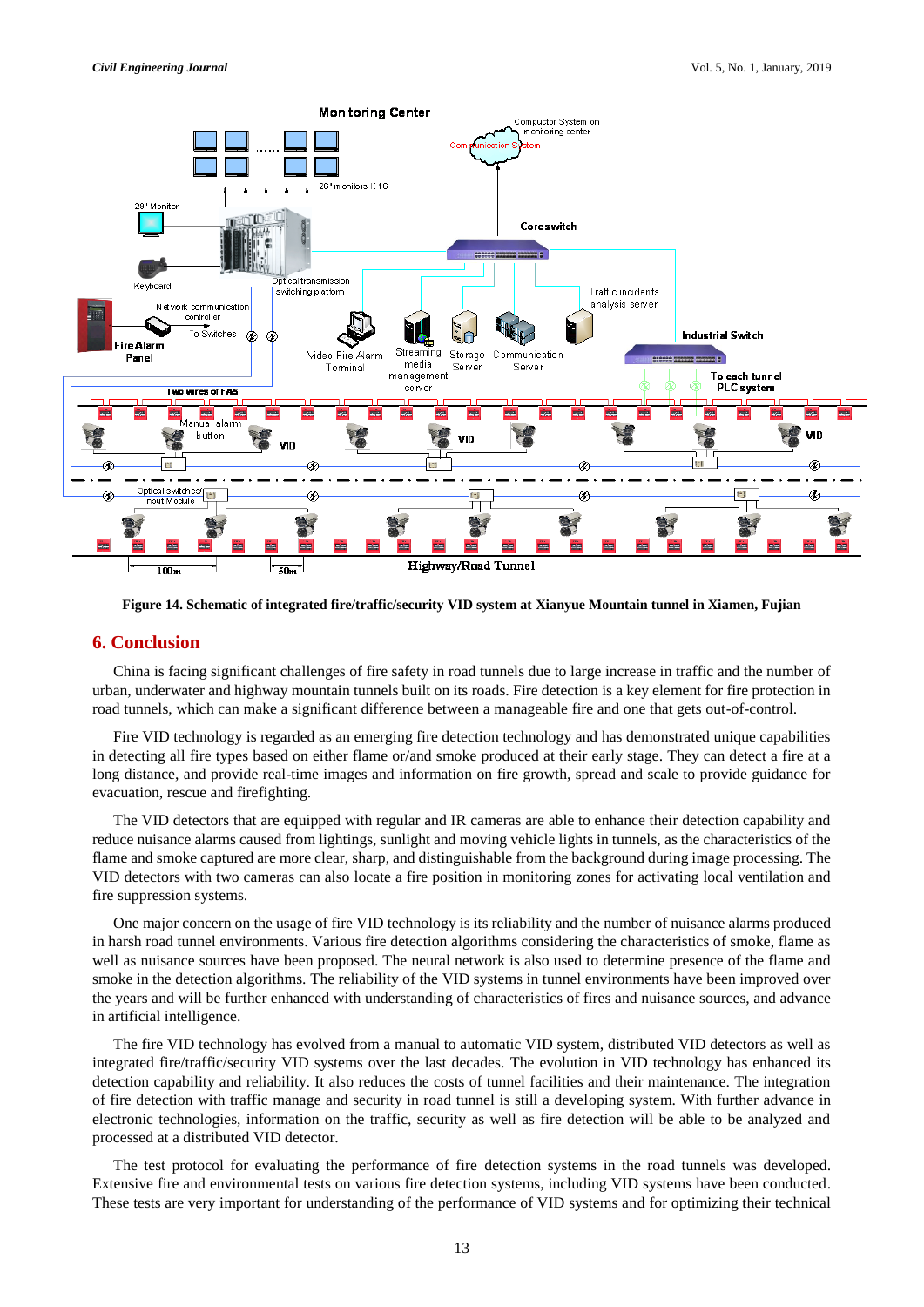specifications, performance criteria, guidelines and installation requirements in tunnel environments. With the recognitions from the end users and fire safety authorities, the application of fire VID systems in road tunnels in China has substantially increased over the last decade. They are now playing important roles in providing fire safety for road tunnels.

# **7. Conflicts of Interest**

The authors declare no conflict of interest.

# **8. References**

[1] Transportation Department of China, "Statistical Communique for the Development of Transport Industry in 2016," annual report, March 2017.

[2] Lai Jinxing, Zhou Hui, Cheng Fei, Wang Ke, Feng Zhihua, "Statistical Analysis of Fire Accidents in Highway Tunnels and Countermeasures for Disaster Prevention and Reduction," Tunnel Construction, 2017, 37(4): 409-415.

[3] Nævestad, Tor-Olav, and Sunniva Meyer. "A Survey of Vehicle Fires in Norwegian Road Tunnels 2008–2011." Tunnelling and Underground Space Technology 41 (March 2014): 104–112. doi:10.1016/j.tust.2013.12.001.

[4] U.S. Department of Transportation, Federal Highway Administration, "Prevention and Control of Highway Tunnel Fires," FHWA-RD-83-032, 1984.

[5] Maciocia, Sandro. "5. Fire Detection Systems." The Handbook of Tunnel Fire Safety (January 2005): 93–109. doi:10.1680/hotfs.31685.0005.

[6] Zalosh, R and Chantranuwat, P., "International Road Tunnel Fire Detection Research Project, Phase 1: Review of Prior Test Programs and Tunnel Fires," Technical report, The Fire Protection Research Foundation, November 2003.

[7] Liu, Z. G., Crampton, G., Kashef, A., Lougheed, G., Gibbs, E., Su, J. Z. and Benichou, B. "International Road Tunnel Fire Detection Research Project-Task 1: fire Detectors, Fire Scenarios and Test Protocol," technical report, The Fire Protection Research Foundation, 2006.

[8] Lloyd, D., "Video Smoke Detction (VSD-8)," Fire Safety, January 2000.

[9] Wieser, D. and Brupbacher, T., "Smoke Detection in Tunnels Using Video Images," 12th International Conference on Automatic Fire Detection, March 2001, Gaithersburg, USA.

[10] Gottuk, D.T., J.A. Lynch, S.L. Rose-Pehrsson, J.C. Owrutsky, and F.W. Williams. "Video Image Fire Detection for Shipboard Use." Fire Safety Journal 41, no. 4 (June 2006): 321–326. doi:10.1016/j.firesaf.2005.12.007.

[11] Gottuk, D., "Video Image Detection System Installation Performance Criteria," Technical report, Fire Protection Research Foundation, Oct. 2008.

[12] Elliott, B., "Video Image Detection – No Longer a Supplemental System," Suppression, Detection and Signaling, Research and Applications: A Technical Working Conference, Orlando, FL, USA, February 2010.

[13] Ding, G. F., Lim, C. S., and Liu, Z. G., "New Video Image Fire Detection Systems," 14th International Conference on Automatic Fire Detection, Duisburg, Germany, Sept. 2009.

[14] Liu, Zhigang, George Hadjisophocleous, Guofeng Ding, and Choon Siong Lim. "Study of a Video Image Fire Detection System for Protection of Large Industrial Applications and Atria." Fire Technology 48, no. 2 (September 1, 2011): 459–492. doi:10.1007/s10694-011-0237-6.

[15] China Industry Standard, "Highway Tunnel Design Code" JTGD70-2014, 2014.

[16] Kang Xiaolong, Wang Wei, Zhao Xiaohua, "Investigation of road tunnel fire and countermeasures," China Safety Science J., 2007, 17(5): 110-116.

[17] Zeng Lei, Wang Shaofei, Lin Zhi, "Investigation and analysis of fire accidents in highway tunnels," Modern Tunnelling Technology, 2012, 49(3): 41-48

[18] Beard, A. and Carvel, R., "The handbook of tunnel fire safety," Thomas Telford, 2005.

[19] Brousse, B. "Comparison of fire safety problems for the various transport modes in tunnels," First International Symposium on safe & Reliable Tunnels, Prague 2004.

[20] PIARC, "Fire and smoke control in road tunnels," World Road Association, 1999.

[21] Gehandler, Jonatan. "Road Tunnel Fire Safety and Risk: a Review." Fire Science Reviews 4, no. 1 (March 31, 2015). doi:10.1186/s40038-015-0006-6.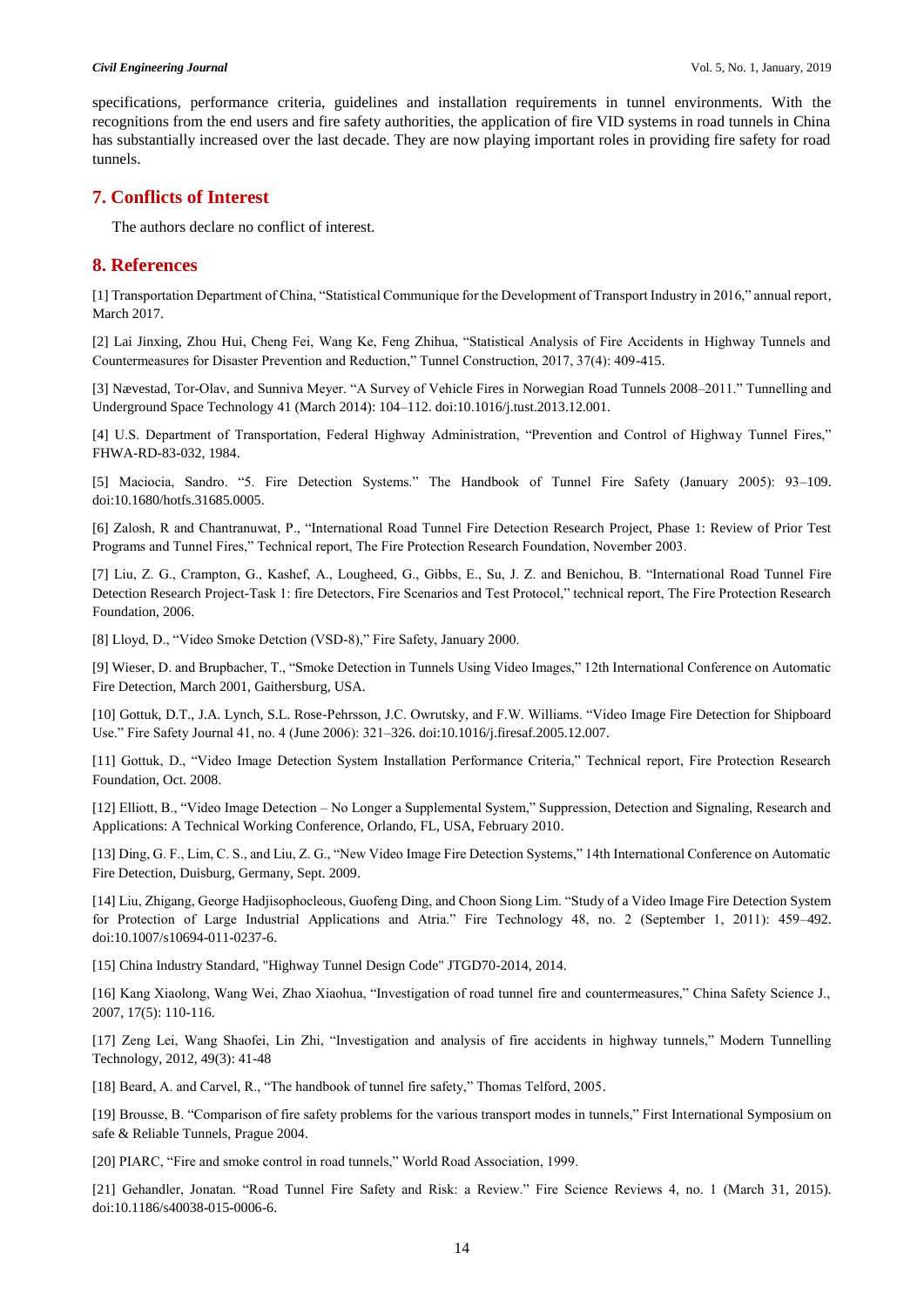[22] U.S. Department of Transportation, Federal Highway Administration, "Prevention and Control of Highway Tunnel Fires," FHWA-RD-83-032, 1984.

[23] Liu, Z.G., Kashef, A., Lougheed, G.D., Su, J.Z., Bénichou, N., Almand, K.H., "An Overview of the international road tunnel fire detection research project," 10th Fire Suppression and Detection Research Application Symposium, Orlando, FL., U.S.A., February 01, 2006.

[24] China National Standard, "Design Specifications of Automatic Fire Alarm System" GB50116-2013, 2013.

[25] Liu, Z. "Review of Recent Developments in Fire Detection Technologies." Journal of Fire Protection Engineering 13, no. 2 (May 1, 2003): 129–151. doi:10.1177/1042391503013002003.

[26] Ericsson Network Engineering AB, Sundbyberg, Sweden, "Distributed Temperature Measurement Using Optical Fibres," – System Document, 1994.

[27] Basnett, T. and Barber, S. J., "Distributed Temperature Measurement with Optical Fibres," – System document, Cossor Electronics Ltd, Harlow, Essex, 1994.

[28] Liu, Z. G., Ferrier, G., Bao, X., Zeng, X., Yu, Q., Kim, A.K., "Brillouin scattering based distributed fiber optic temperature sensing for fire detection," 7th International Symposium on Fire Safety Conference, Worcester, U.S.A., June 01, 2002, pp. 221-232.

[29] Ishii, Hiromitsu, Kiyoshi Kawamura, Takashi Ono, Hirotoshi Megumi, and Akimitsu Kikkawa. "A Fire Detection System Using Optical Fibres for Utility Tunnels." Fire Safety Journal 29, no. 2–3 (September 1997): 87–98. doi:10.1016/s0379-7112(96)00065-3.

[30] Capaul, T., "Evaluation linear temperature sensor response testing in Mositunnel, Switzerland, June 11-12, 1992," Cerberus Report, 1992.

[31] Liu, Z. G., A. H. Kashef, G. D. Lougheed, and G. P. Crampton. "Investigation on the Performance of Fire Detection Systems for Tunnel Applications––Part 1: Full-Scale Experiments at a Laboratory Tunnel." Fire Technology 47, no. 1 (February 27, 2010): 163–189. doi:10.1007/s10694-010-0142-4.

[32] Liu, Z. G., A. H. Kashef, G. D. Lougheed, and G. P. Crampton. "Investigation on the Performance of Fire Detection Systems for Tunnel Applications––Part 2: Full-Scale Experiments Under Longitudinal Airflow Conditions." Fire Technology 47, no. 1 (February 27, 2010): 191–220. doi:10.1007/s10694-010-0143-3.

[33] Conforti, F., "Multi-Sensor, Multi-Criteria Detectors are Better," Proceedings AUBE 99, 1999, pp. 247-249.

[34] Cholin, J., "Optical Fire Detection," Chemical Engineering Progress, July 1989, pp. 62-68.

[35] Azuma, T., Gunki, S., Ichikawa, A. and Yokota, M., "Effectiveness of a Flame Sensing Type Fire Detector in a Large Tunnel," 6th International Conference on Safety in Road and Rail Tunnels, Marseilles, France, October 2004.

[36] Maintenance department of Shanghai Transportation Institution, Tunnels and Underground Engineering Institution in Tongji University, "Report on investigation of fire protection facilities in large-scale road tunnels in Shanghai," March 2013.

[37] Elliott, B., "Video Image Detection – No Longer a Supplemental System," Suppression, Detection and Signaling, Research and Applications: A Technical Working Conference, Orlando, FL, USA, February 2010.

[38] Chen, T., Wu, P., and Chiou, Y., "An early fire detection method based on image processing," Proc. IEEE Int. Image Process, 2004, pp. 1707-1710.

[39] Noda, S., Ueda, K., "Fire detection in tunnels using an image processing method," Proceedings of vehicle navigation and information systems conference, pp 57-62, Sept. 1994.

[40] Phillips, W., Shah, M., Lobo, D. V., "Flame recognition in video," Fifth IEEE workshop on application of computer vision, pp 224-229, Dec. 2000.

[41] Celik, T., H. Demirel, H. Ozkaramanli, and M. Uyguroglu. "Fire Detection in Video Sequences Using Statistical Color Model." 2006 IEEE International Conference on Acoustics Speed and Signal Processing Proceedings (n.d.). doi:10.1109/icassp.2006.1660317.

[42] Rong, Jianzhong, Dechuang Zhou, Wei Yao, Wei Gao, Juan Chen, and Jian Wang. "Fire Flame Detection Based on GICA and Target Tracking." Optics & Laser Technology 47 (April 2013): 283–291. doi:10.1016/j.optlastec.2012.08.040.

[43] Celik, Turgay. "Fast and Efficient Method for Fire Detection Using Image Processing." ETRI Journal 32, no. 6 (December 6, 2010): 881–890. doi:10.4218/etrij.10.0109.0695.

[44] Töreyin, B. Uğur, Yiğithan Dedeoğlu, Uğur Güdükbay, and A. Enis Çetin. "Computer Vision Based Method for Real-Time Fire and Flame Detection." Pattern Recognition Letters 27, no. 1 (January 2006): 49–58. doi:10.1016/j.patrec.2005.06.015.

[45] Xuan Truong, Tung, and Jong-Myon Kim. "Fire Flame Detection in Video Sequences Using Multi-Stage Pattern Recognition Techniques." Engineering Applications of Artificial Intelligence 25, no. 7 (October 2012): 1365–1372. doi:10.1016/j.engappai.2012.05.007.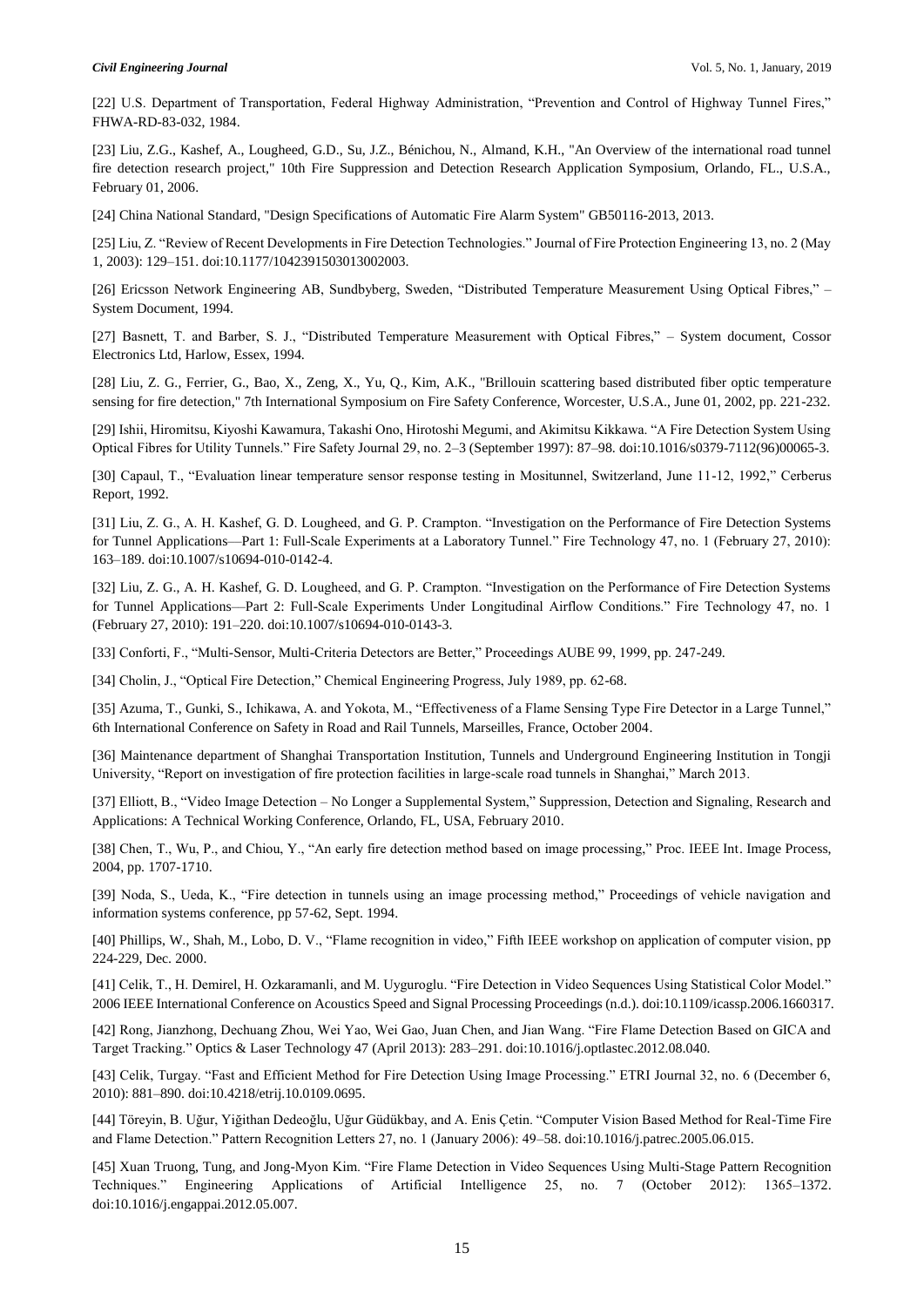[46] Wong, Arthur K.K., and N.K. Fong. "Experimental Study of Video Fire Detection and Its Applications." Procedia Engineering 71 (2014): 316–327. doi:10.1016/j.proeng.2014.04.046.

[47] Yuan, Feiniu. "A Fast Accumulative Motion Orientation Model Based on Integral Image for Video Smoke Detection." Pattern Recognition Letters 29, no. 7 (May 2008): 925–932. doi:10.1016/j.patrec.2008.01.013.

[48] Yuan, Feiniu. "Video-Based Smoke Detection with Histogram Sequence of LBP and LBPV Pyramids." Fire Safety Journal 46, no. 3 (April 2011): 132–139. doi:10.1016/j.firesaf.2011.01.001.

[49] Ko, Byoung Chul, Kwang-Ho Cheong, and Jae-Yeal Nam. "Fire Detection Based on Vision Sensor and Support Vector Machines." Fire Safety Journal 44, no. 3 (April 2009): 322–329. doi:10.1016/j.firesaf.2008.07.006.

[50] Wei, Y., Zhang, S. and Liu, Y., "Smoke Detection Based on Multi-spectral Images," Spectroscope and Spectral Analysis, Vol. 30, No. 4, pp1061-1064, 2010,

[51] Millan-Garcia, Leonardo, Gabriel Sanchez-Perez, Mariko Nakano, Karina Toscano-Medina, Hector Perez-Meana, and Luis Rojas-Cardenas. "An Early Fire Detection Algorithm Using IP Cameras." Sensors 12, no. 5 (May 3, 2012): 5670–5686. doi:10.3390/s120505670.

[52] Muhammad, Khan, Jamil Ahmad, and Sung Wook Baik. "Early Fire Detection Using Convolutional Neural Networks During Surveillance for Effective Disaster Management." Neurocomputing 288 (May 2018): 30–42. doi:10.1016/j.neucom.2017.04.083.

[53] Jamee, P., Favoreel, W., Versavel, J. and Roelants, I., "Use of video image processing for early fire detection in tunnels,", UPTUN report, WP1 – Task 1.4 & 1.5, December 2006.

[54] Ono, T., H. Ishii, K. Kawamura, H. Miura, E. Momma, T. Fujisawa, and J. Hozumi. "Application of Neural Network to Analyses of CCD Colour TV-Camera Image for the Detection of Car Fires in Expressway Tunnels." Fire Safety Journal 41, no. 4 (June 2006): 279–284. doi:10.1016/j.firesaf.2005.06.006.

[55] Chunyu, Yu, Fang Jun, Wang Jinjun, and Zhang Yongming. "Video Fire Smoke Detection Using Motion and Color Features." Fire Technology 46, no. 3 (October 15, 2009): 651–663. doi:10.1007/s10694-009-0110-z.

[56] Han, Dongil, and Byoungmoo Lee. "Flame and Smoke Detection Method for Early Real-Time Detection of a Tunnel Fire." Fire Safety Journal 44, no. 7 (October 2009): 951–961. doi:10.1016/j.firesaf.2009.05.007.

[57] Yu, Chunyu, Zhibin Mei, and Xi Zhang. "A Real-Time Video Fire Flame and Smoke Detection Algorithm." Procedia Engineering 62 (2013): 891–898. doi:10.1016/j.proeng.2013.08.140.

[58] Millan-Garcia, Leonardo, Gabriel Sanchez-Perez, Mariko Nakano, Karina Toscano-Medina, Hector Perez-Meana, and Luis Rojas-Cardenas. "An Early Fire Detection Algorithm Using IP Cameras." Sensors 12, no. 5 (May 3, 2012): 5670–5686. doi:10.3390/s120505670.

[59] Ding, G. F., Lim, C. S. and Liu, Z.G., "New Video Image Fire Detection Systems," 14th International Conference on Automatic Fire Detection, Duisburg, Germany, Sept. 2009.

[60] Liu, Z.Z. and Chen, T.D., "Distance Measurement System Based on Binocular Stereo Vision," 2009 International Joint Conference on Artificial Intelligence, China, April 2009.

[61] Ding, G. F., Lim, C. S., and Liu, Z. G., "An Integrated Safety/Security Video Image Detection (VID) System for Road Tunnel Protection," 4rd International Symposium on Tunnel Safety & Security, Frankfurt, Germany, March 2010.

[62] Liu, Z. G., A. Kashef, G. Crampton, G. Lougheed, Y. Ko, G. Hadjisophocleous, and Kathleen H. Almand. "Findings of the International Road Tunnel Fire Detection Research Project." Fire Technology 46, no. 3 (September 30, 2008): 697–718. doi:10.1007/s10694-008-0067-3.

[63] Kashef, A., Z. G. Liu, G. Lougheed, G. Crampton, K. Yoon, G. Hadjisophocleous, and K. H. Almand. "Findings of the International Road Tunnel Fire Detection Research Project." Fire Technology 45, no. 2 (December 30, 2008): 221–237. doi:10.1007/s10694-008-0076-2.

[64] Liu, Z.G., Kashef, A., Lougheed, G.D, Crampton, and Almand, K. H., "Face off –Tunnel Fire Detection Systems," NFPA Journal, Vol. 102, No. 4, pp. 62-67, July/Aug 2008.

[65] Gottuk, D. and Mawhinney, J., "International Road Tunnel Fire Detection Research Project-Task 5&6: Monitoring and Fire Demonstrations in the Lincoln Tunnel," Technical report, The Fire Protection Research Foundation, April 2008.

[66] Rong, J. Z., "Full-scale tests of fire detection technologies in a laboratory tunnel in Zhangzhou," Research Report, Sichuan Fire Research Institute, October 2016.

[67] Xiamen Bridge and Tunnel Maintenance Inc., "Report on full-scale tests of integrated fire/traffic/security VID system in Xianyue Mountain tunnel in Xiamen," November 2011.